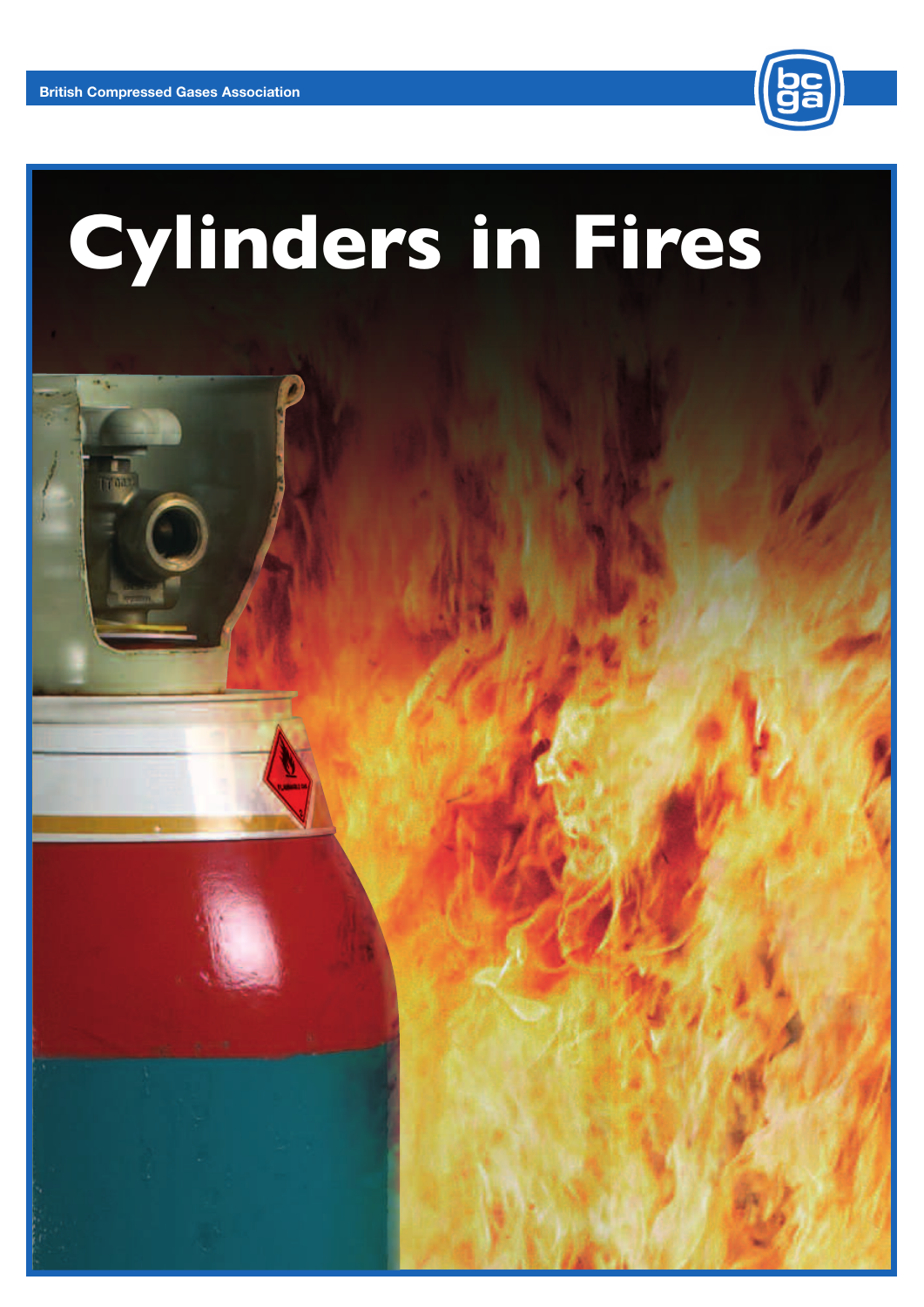#### **Introduction**

The purpose of this leaflet is to provide key advice on cylinder storage, handling and use with particular focus on reducing the risk of cylinders becoming involved in a fire. More detailed advice is available from the documents listed in the reference section.

All gas cylinders, whatever the gas content, are potentially dangerous when exposed to fire and may explode.

The Fire & Rescue Service (F&RS) will set up a hazard zone, with a maximum radius of 200m, whilst dealing with a fire where cylinders are involved. Once the fire is extinguished the hazard zone will be collapsed except if Acetylene cylinders are involved as these cylinders require additional cooling. (See decomposition section)

#### **Storage**

- Store gas cylinders in a safe place in the open air. Alternatively, store them in a well ventilated building or part of a building specifically reserved for the purpose.
- Store cylinders away from heat sources, flammable or corrosive materials and oils. Cylinders should not be stored in standing water.
- Storage areas should be secure and lockable.
- Ensure cylinders are secured upright.
- Ensure the storage area is designated NO SMOKING.
- Rotate stock on a first in, first out basis this ensures that cylinders are returned to the supplier for regular legally required safety checks.
- Refer to BCGA publication GN2 for further information.

### **Handling**

- Ensure the safety data sheets for the gases being handled are available. These are freely available from your supplier.
- Cylinders are heavy and should be handled with care. Appropriate manual handling training should be undertaken.
- Do not drop gas cylinders.  $\vert \cdot \vert$
- Always use the correctly designed trolley for moving cylinders.
- Always use appropriate personal protective equipment. П



#### **Transport**

- It is strongly recommended to use an open vehicle. This is particularly important for flammable gas cylinders.
- Ensure cylinder valves are closed.



- Transport acetylene and LPG cylinders upright.
- Ensure cylinders are secure and cannot roll about.
- Ensure compliance with with the latest Carriage of Dangerous Goods (CDG) Regulations.
- For further information, refer to BCGA leaflet L1 Carriage of gas cylinders by road in cars, vans and other vehicles.

#### **Safe use**

- Before using the gas cylinder ensure that you have read the safety data sheet and understand the properties and hazards associated with the gas.
- Ensure that equipment is designed and constructed to recognised standards and is provided with properly made hoseend connections, regulators, gauges and where appropriate, non-return valves, flame arresters and pressure relief valves.
- Ensure cylinders are secure and not free standing.
- Ensure operatives are fully trained on the use of cylinders, and the gas they contain.
- Always check equipment for leaks after cylinder is connected. Only use a suitable leak detection fluid. In case of a leak, close cylinder valve and rectify before use.
- Keep cylinder and equipment away from sources of heat.
- When cutting and welding prevent any hot material dripping onto equipment and do not direct the torch flame onto the cylinders.
- Always close the cylinder valve after use.
- Purge the equipment prior to and after each use.
- Return cylinders to the cylinder store at the end of each day.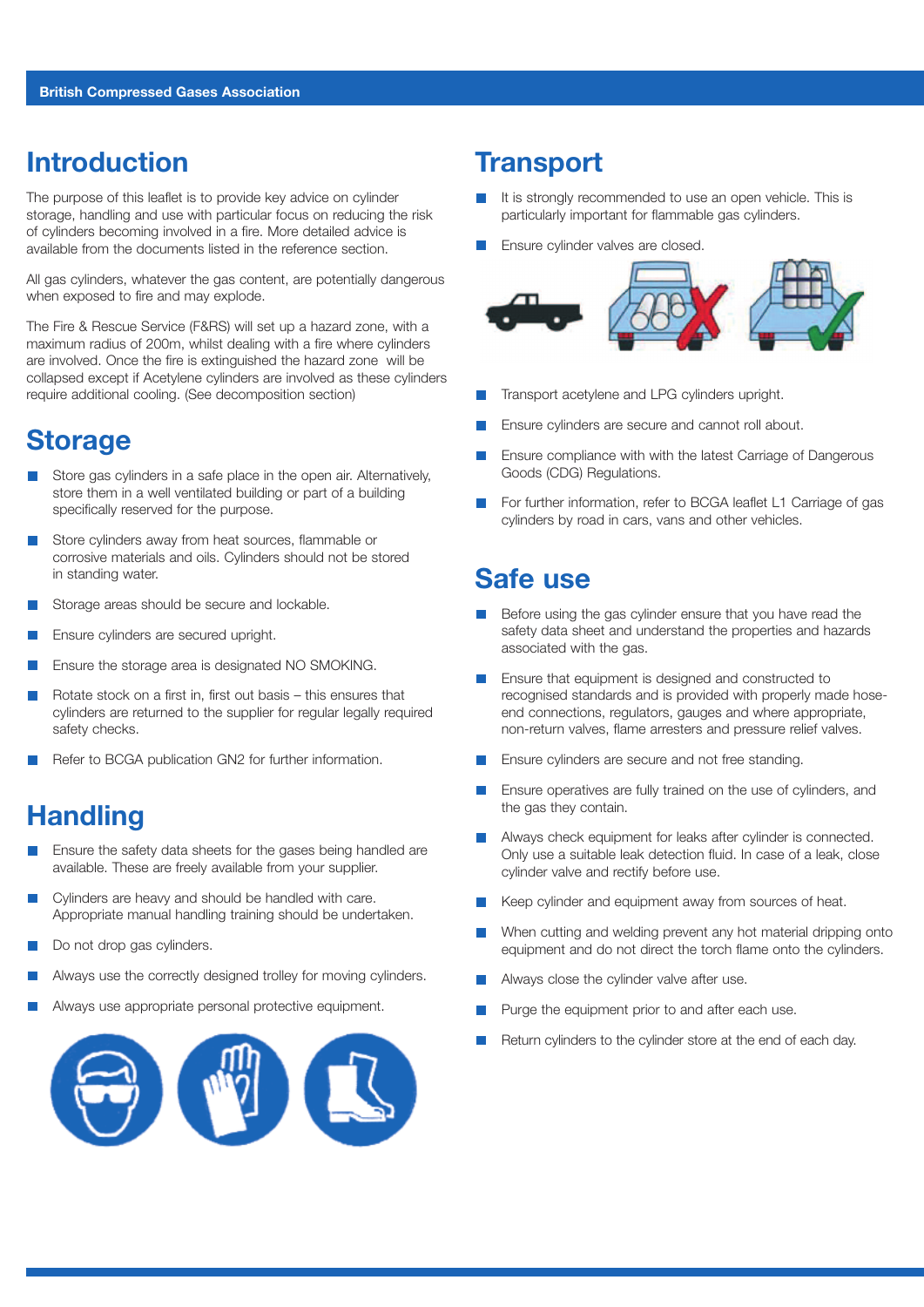

# **Safe use of Oxygen/Fuel gas cylinders and equipment**

Fires can be caused by flashbacks, where a flame travels back to the gas cylinder. These can be avoided by following the information below.

- Ensure appropriate risk assessments have been conducted in line with current regulations (eg: DSEAR).
- Do not use oxy/fuel gas equipment unless you have been trained.
- Always ignite the fuel gas before introducing the oxygen stream.  $\mathcal{C}^{\mathcal{A}}$ The nozzle should be pointing upwards for acetylene, downwards for propane.
- Inspect equipment regularly and replace anything damaged or out of date. Follow the inspection and maintenance regimes specified in BCGA CP7 and GN7.
- Ensure that the valves, regulators and flashback arrestors are clean and free from dirt or grease.
- Fit non-return valves (often called check valves) on the torch.
- Check for leaks before lighting up.
- Ensure that the blowpipe/nozzle is not blocked.
- Do not use oxygen/fuel gas equipment without approved flashback arrestors. This is specified in DSEAR ACOP L137.
- П There are two types of flashback arrestors available: *Resettable*



*Non-resettable*



*(For illustration purposes only)*

- If the flashback arrestor continually needs resetting, seek advice from the supplier.
- Flashback arrestors should comply with BSEN 730
- Contact your gas suppliers for detail of how to obtain one of these.

If a flashback occurs:

- Immediately close both the blowpipe/nozzle valves, Oxygen first. (Note: this is opposite to normal closing down procedures)
- Close both cylinder valves.
- Ascertain the cause of the incident and examine all equipment for damage.
- Refer to BCGA document CP7 for more information.

### **Fire around the cylinder valve outlet:**

- If safe to do so, extinguish the flame as quickly as possible
- Close the cylinder valve.

#### **Fire downstream of the regulator:**

- If safe to do so, close the cylinder valves (Oxygen first).
- The flame should go out when the fuel gas is shut off. If the flame cannot be put out, evacuate the area and call the Fire and Rescue Service (F&RS).

**In the case of acetylene**, once the flame is extinguished, or the risk of flashback is over, then check for hotspots by running a bare hand over the cylinder surface.

If a hotspot is detected, or the cylinder begins to vibrate, treat the cylinder as if it has been involved in an external fire.

# **Acetylene cylinder involved in an external fire**

- KEEP AWAY, do NOT approach or attempt to move the cylinder or open the valve.
- Sound the alarm.
- Evacuate the area.
- Contact the Fire and Rescue Service (F&RS).

#### **All cylinders involved in a fire.**

- Know what gases you have and where the cylinders are located on your premises as the F&RS will need this information.
- See the safety data sheet for more information.
- Do not use any fire damaged cylinders.
- Inform your supplier whenever a cylinder is involved in a fire. They will collect any fire damaged cylinders within 24 hours of close of the incident.